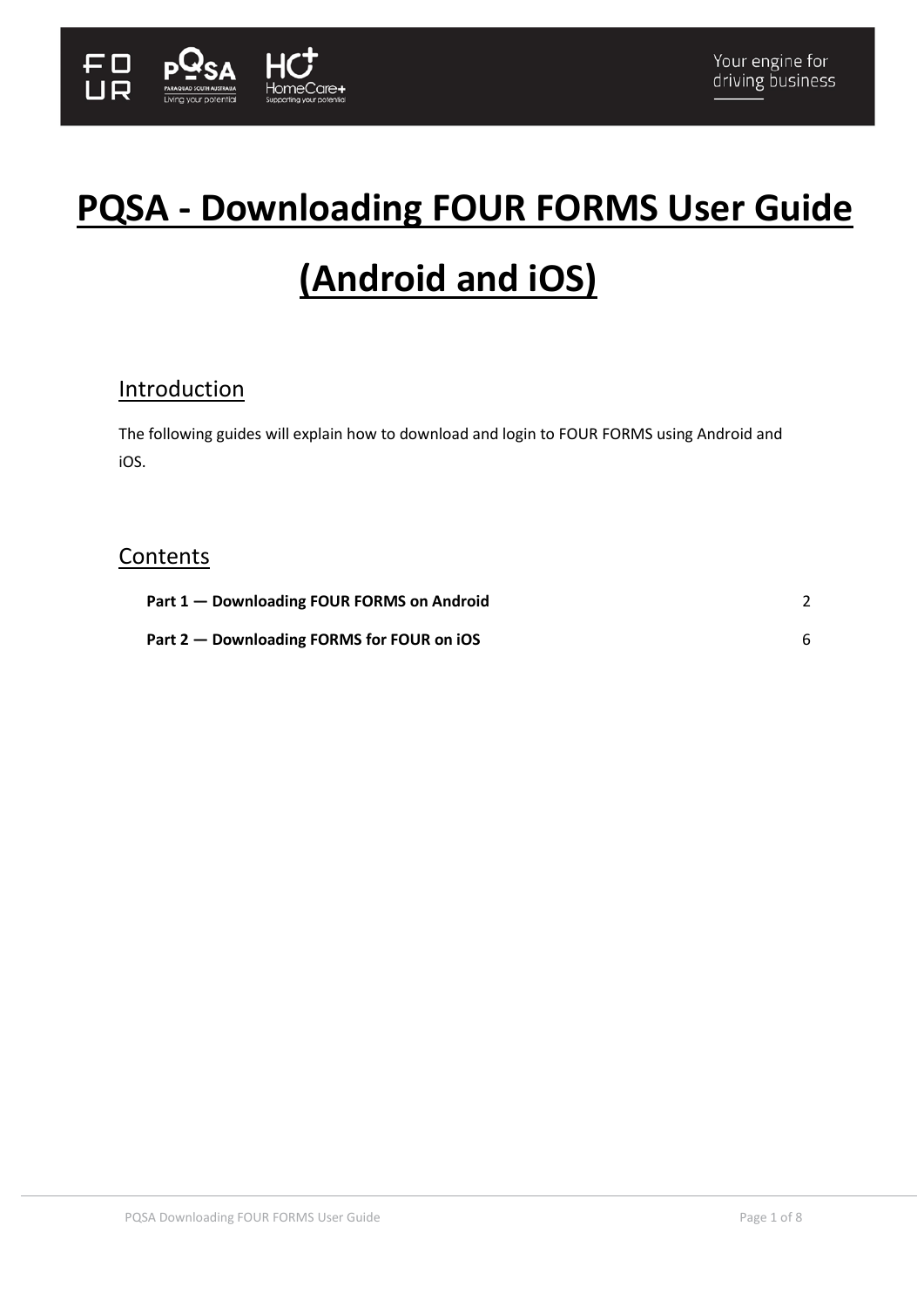

# <span id="page-1-0"></span>**Part 1 — Downloading FOUR FORMS on Android**



# **Step 1 – Open the Play Store**

Locate and open the play store, app store, or other mobile app store on your device.

# **Step 2 – Navigate the search bar**

Press up the top where the "Search for apps & games" text is located, this will open the keyboard for you.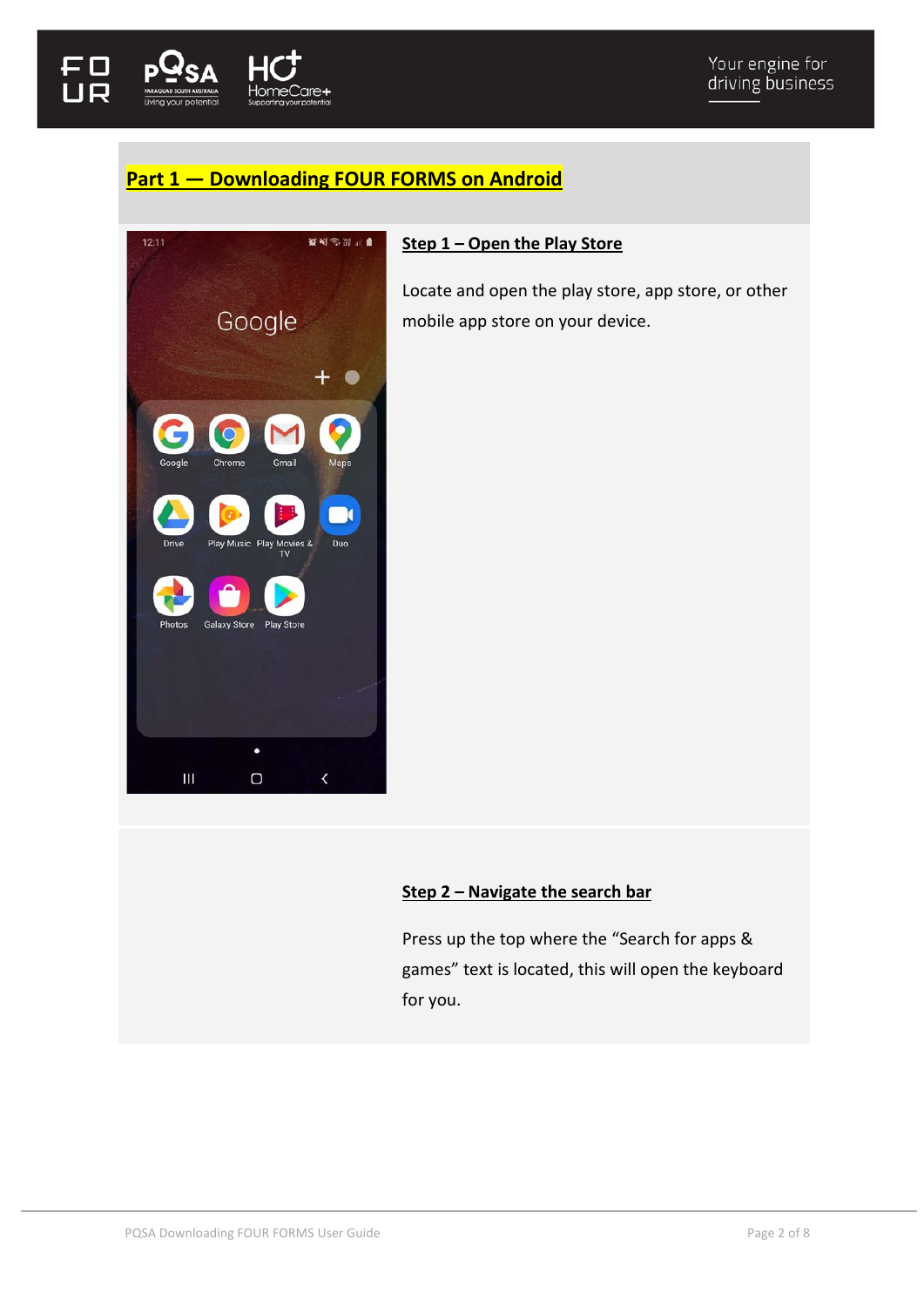



## **Step 3 – Search for FOUR FORMS**

Type in FOUR FORMS, you can either click on the application via the search bar or click the magnifying glass to find FORMS.

| 9:37 国                                                                                  |                     |   | 30 42 % 深山 ■           |
|-----------------------------------------------------------------------------------------|---------------------|---|------------------------|
| $\leftarrow$                                                                            |                     |   | Q<br>÷                 |
| <b>FOUR</b>                                                                             | <b>FOUR FORMS</b>   |   |                        |
| $3.9*$<br>7 reviews                                                                     | $1K +$<br>Downloads |   | $3+$<br>Rated for 3+ O |
|                                                                                         | <b>Install</b>      |   |                        |
|                                                                                         |                     |   |                        |
| About this app                                                                          |                     |   | →                      |
| Replace paper based forms with the FOUR FORMS<br>web portal and app.<br><b>Business</b> |                     |   |                        |
| Rate this app<br>Tell others what you think                                             |                     |   |                        |
| ☆<br>53                                                                                 |                     |   | 5.7                    |
| Write a reppew                                                                          |                     | L |                        |

## **Step 4 – Install FOUR FORMS**

Press the install button and wait for it to finish downloading. From there, you can either press the open button that will show after downloading, or follow the next step.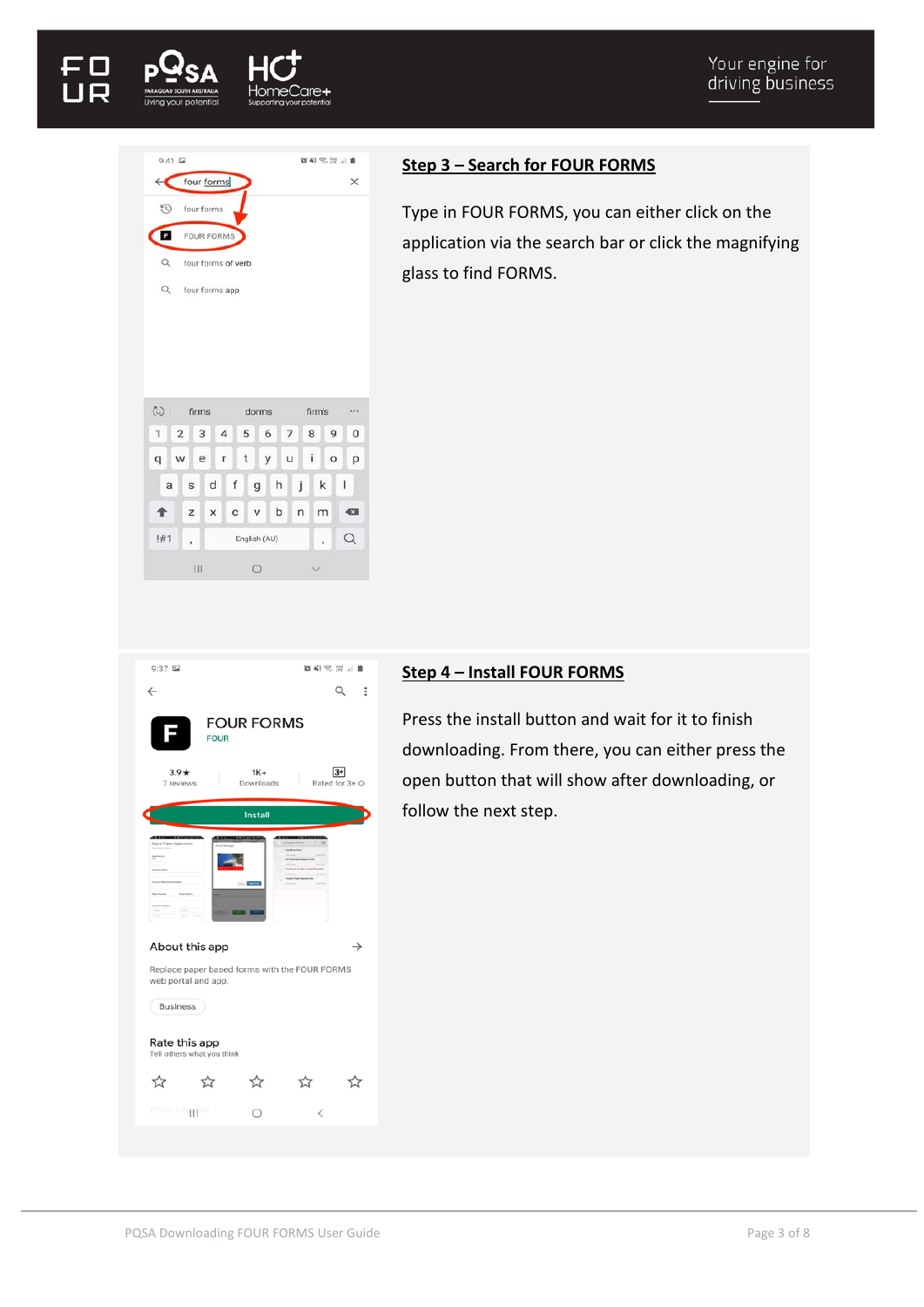



## **Step 5 – Locate the application**

Depending on the device, you can find the application on one of the home screens, in the apps screen, or by swiping up which will show you all installed applications.

## **Step 6 – Login**

 $\begin{array}{lll} \textbf{1} & \textbf{1}_{11} & \textbf{1}_{12} & \textbf{1}_{13} & \textbf{1}_{14} \\ \textbf{1} & \textbf{1}_{11} & \textbf{1}_{12} & \textbf{1}_{13} & \textbf{1}_{14} \\ \textbf{1} & \textbf{1}_{12} & \textbf{1}_{13} & \textbf{1}_{14} & \textbf{1}_{15} \\ \textbf{1} & \textbf{1}_{13} & \textbf{1}_{14} & \textbf{1}_{15} & \textbf{1}_{16} \\ \textbf{1} & \textbf{1}_{13} & \textbf{1}_{1$ 

Here you enter your initial login details to provision the device to the PQSA account.

You will typically only need to enter these details on your device once, after which you will use a pin number to access FORMS.

**Username** – Will be your email address

**Password** – (Payslip Details) Will be the Capital of the first letter of your first name/Capital of the first letter of your surname, and then your full date of birth (no dashes).

E.g. for John Smith, born on the 1st of April 1985, the password would be "JS01041985".

| Password      |       |
|---------------|-------|
|               |       |
|               |       |
|               |       |
|               |       |
|               |       |
|               |       |
|               |       |
|               | Logir |
|               |       |
| $\mathbf{  }$ |       |

Username

FOUR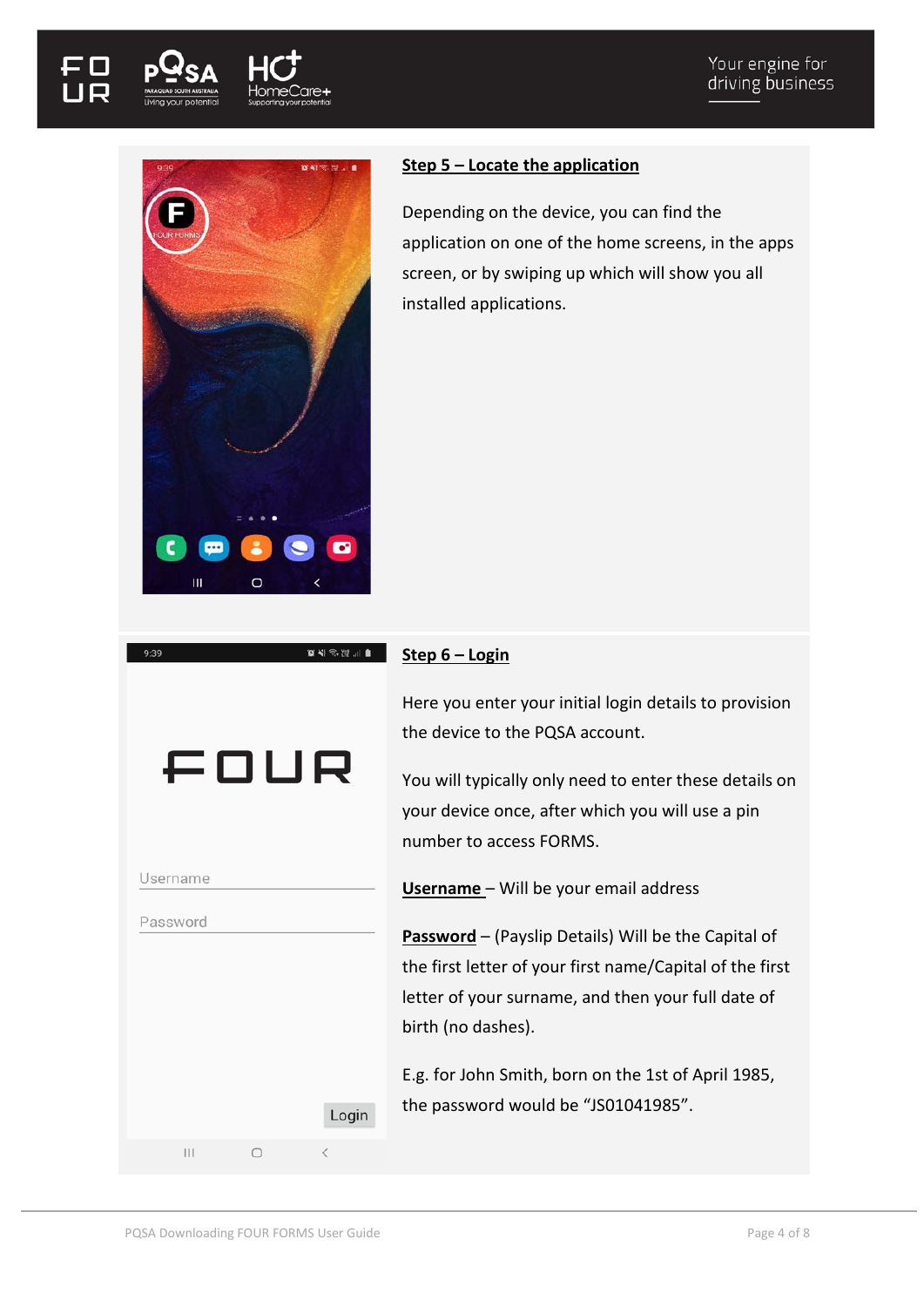| 12:00                                               |            | <b>XNSXJB</b>            |
|-----------------------------------------------------|------------|--------------------------|
| Select a label and subscription for this<br>device: |            |                          |
| Galaxy A50                                          |            |                          |
| <b>FOUR Demo</b>                                    |            |                          |
|                                                     |            |                          |
|                                                     |            |                          |
|                                                     |            |                          |
|                                                     |            |                          |
|                                                     |            |                          |
|                                                     |            |                          |
|                                                     |            |                          |
|                                                     |            |                          |
|                                                     |            |                          |
|                                                     |            | Provision                |
| $\mathbf{III}$                                      | $\bigcirc$ | $\lt$                    |
|                                                     |            |                          |
| 12:00                                               |            | 90 NE‰Wal <mark>a</mark> |
|                                                     |            |                          |
|                                                     |            |                          |
|                                                     |            | FOUR                     |
|                                                     |            |                          |
|                                                     |            |                          |
|                                                     |            |                          |

# **Step 7 – Provisioning**

In this step you will provision your device against the PQSA account.

You can either rename the device name, in the picture shown it is Galaxy A50, the model of the device being used.

The dropdown in this screenshot shows the account the device will be provisioned against. In this example we've used a FOUR Demo account, but in your case this should refer to PQSA.

#### **Step 8 – PIN in**

After logging into your account and provisioning, this will be the screen you see after opening FORMS from here on.

Enter your PIN number (your employee code) to pin in. You will be able to obtain this through your payslip.

After this step is complete, you will be able to access FOUR FORMS.

|  | <b>Service Control</b> |
|--|------------------------|

 $\mathsf{P}$ 

 $\vert\vert\vert$  $\bigcirc$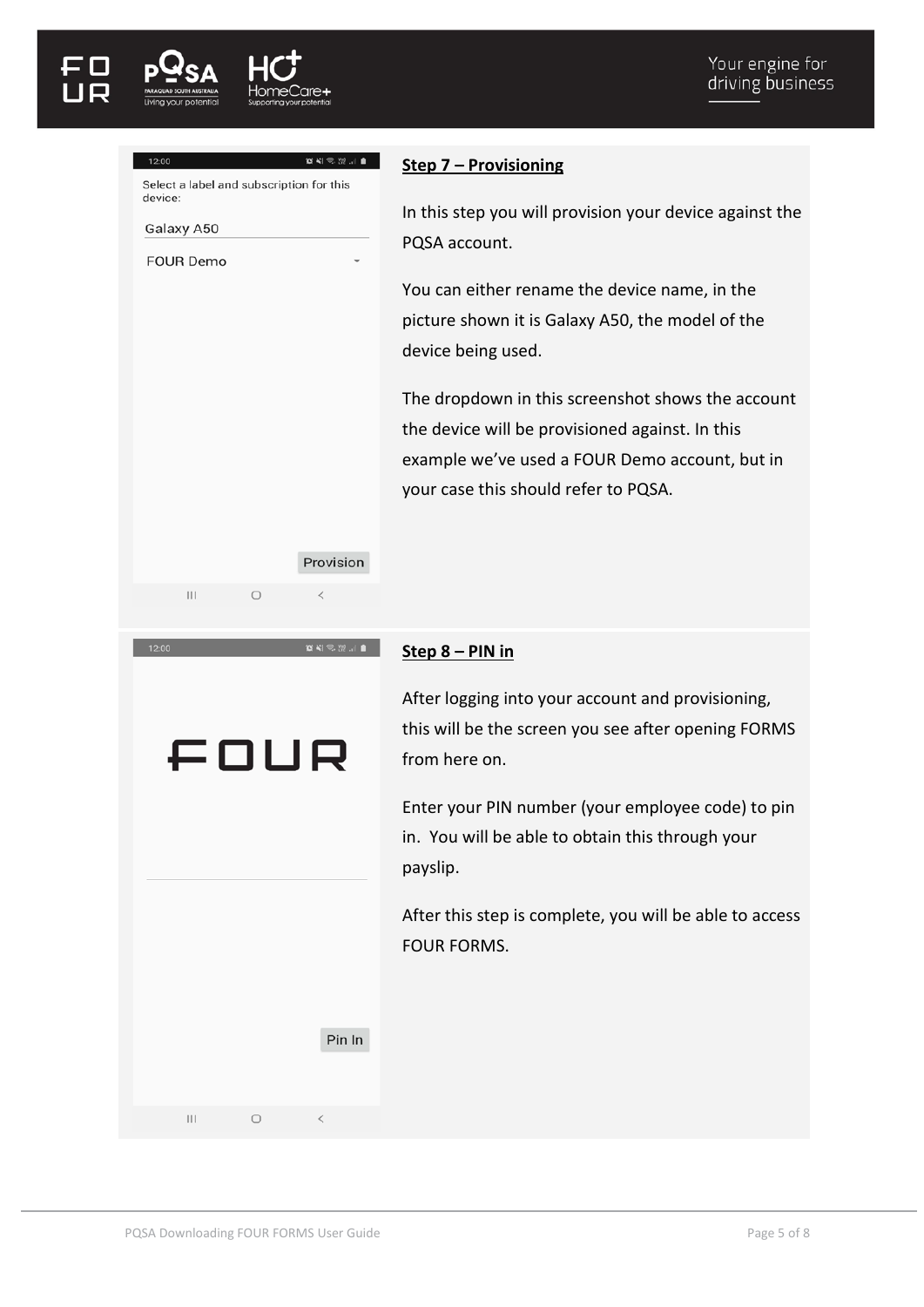

# <span id="page-5-0"></span>**Part 2 — Downloading FORMS for FOUR on iOS**



# **Step 1 – Open the App Store**

Locate and open the app store, play store, or other mobile app store on your device.



# **Step 2 – Search for FOUR FORMS**

Navigate the search bar and type in FOUR FORMS and open it up.

|                                                                                  | $5.0$ * * * * *<br>1 Rating | $4+$<br>Ape                                                                                               |                                                    |
|----------------------------------------------------------------------------------|-----------------------------|-----------------------------------------------------------------------------------------------------------|----------------------------------------------------|
| <b>What's New</b><br>Various improvements and bugfixes                           |                             |                                                                                                           | <b>Version History</b><br>3mo ago<br>Version 1.6.9 |
| Preview<br><b>A</b> Service<br>$\sim$<br><b>Witness</b><br>$\sim$                | <b>SOUTHERN</b>             | <b>Paranti Character</b><br>$\equiv$<br>-<br>$\sim$<br><b>Service</b><br><b>Service</b><br><b>SAFEKEE</b> | ö<br>ó<br>o<br>$x +$                               |
| Π<br>Offers iPhone App V<br>Form entry and management app for the FOUR platform. |                             |                                                                                                           |                                                    |

# **Step 3 – Download FORMS for FOUR**

Click the cloud download button and wait for it to install.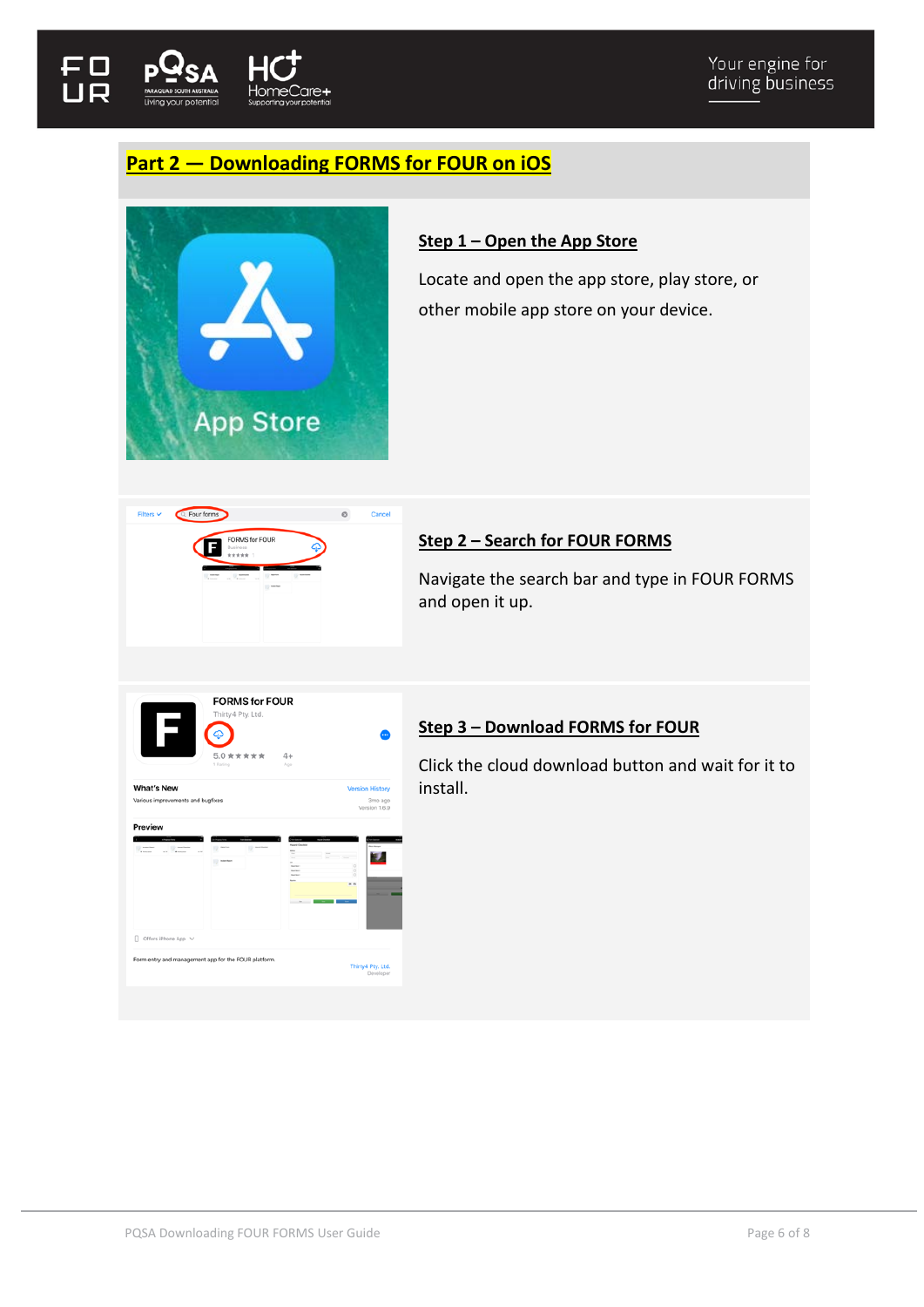





FOUR

Login

Account Name Account Password

# **Step 4 – Open FORMS for FOUR**

You can either open the application by selecting Open or going to the shortcut created on the device.

# **Step 5 – Login**

Here you enter your initial login details to provision the device to the PQSA account.

You will typically only need to enter these details on your device once, after which you will use a pin number to access FORMS.